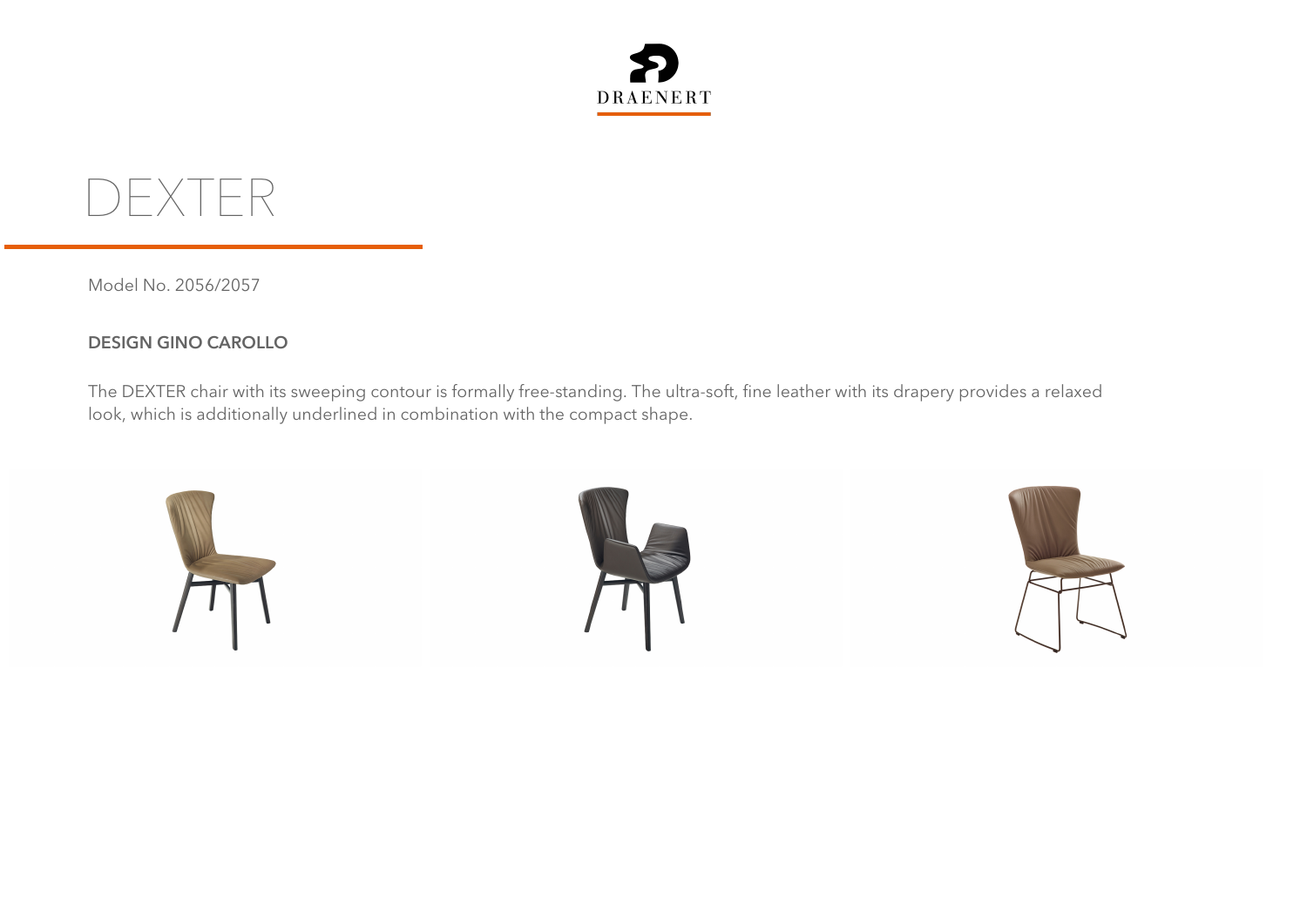## 2056 DEXTER DEXTER 2056 **DESIGN GINO CAROLLO 2015 Model type Frame and legs Size** Weight **Covering Covering Covering Covering** solid oak  $W - D - H$ leather II leather III approx. in kg customer's own material leather I dark oak  $(COM)$ Standard Elmosoft Select approx. in cm with PVC glides (standard) or felt glides 2056 chair  $51 \times 67 \times 88,5$ 8 leather with drapery seat height 48.5 seat depth 47 2056-1 chair  $58.5 \times 67 \times 88.5$  $\mathbf{g}$ leather with drapery seat height 48.5 armrests no. 1 seat depth 47 fully upholstered height of armrest 66,5 2056-X chair  $51 \times 67 \times 88.5$ 8 leather without drapery seat height 48,5 seat depth 47 2056-XI chair 9 58.5 x 67 x 88.5 leather without drapery seat height 48,5 armrests no. 1 seat depth 47 fully upholstered height of armrest 66,5

€

Material requirements for COM: Chair Chair with armrests no. 1 Upholstery Coverings

Pattern samples must be provided in advance for examination. 1.3 RM fabric (fabric width 1.4 m), 2.3 m<sup>2</sup> leather (max.1.2 mm thick) 1,9 RM fabric (fabric width 1,4 m), 3,2 m<sup>2</sup> leather (max.1.2 mm thick) seat shell leather I Standard 17 colors leather II Elmosoft 70 colors leather III Select 5 colors

Note: In case of the leather chair without drapery, seat sheens may appear.

maximum weight 120 kg

Price supplements for special orders: frame oak dark gray / chair frame oak natural / chair frame lacquered to RAL / NCS as per request / chair spare glides PVC or felt / chair